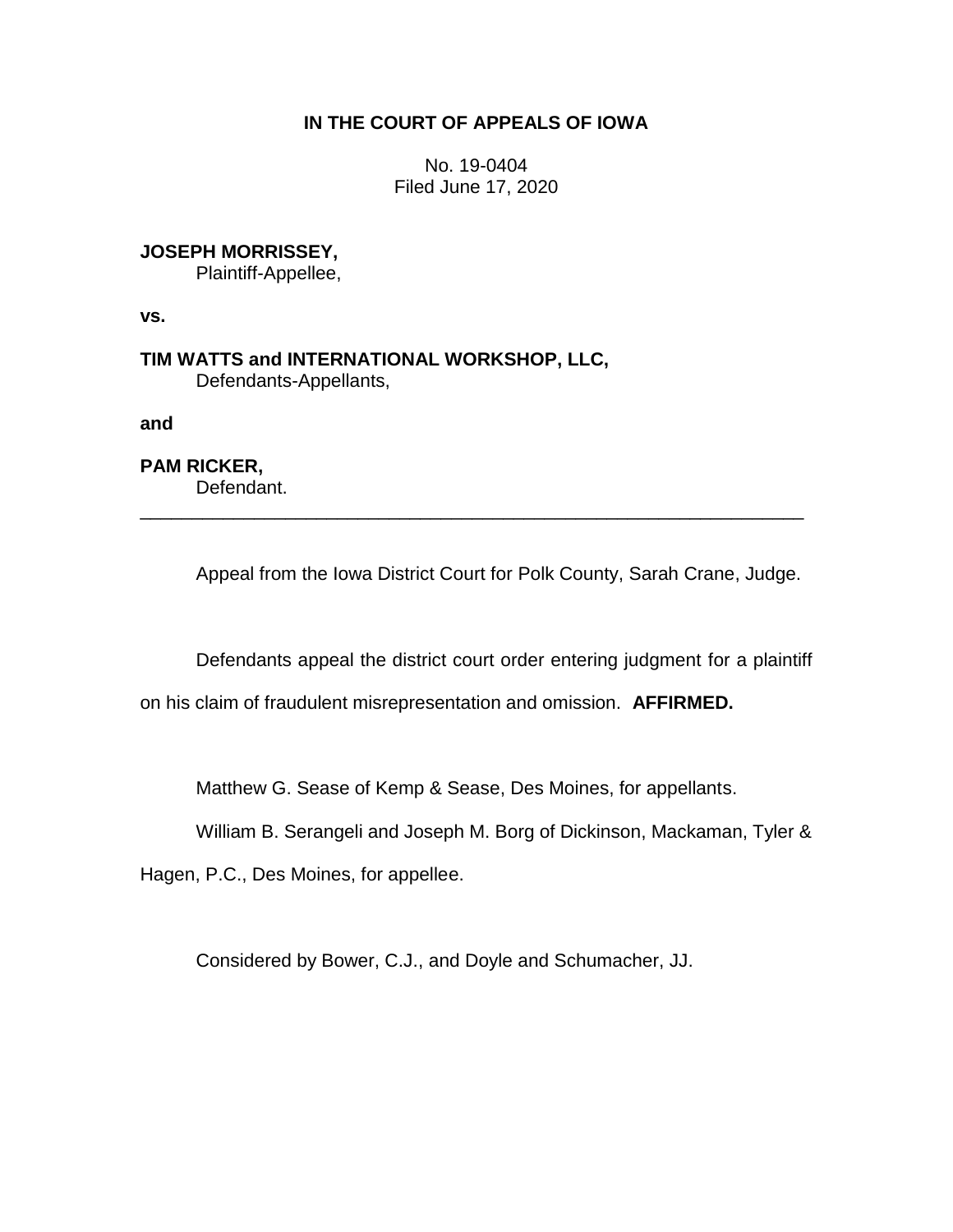**DOYLE, Judge.**

 $\overline{a}$ 

The defendants appeal the district court order entering judgment for the plaintiff in the amount of \$154,300 on a claim of fraudulent misrepresentation and omission.<sup>1</sup> The defendants challenge the sufficiency of the evidence to support the finding that they committed actionable fraud.

This action stems from the parties' failed business venture. Joseph Morrissey wanted to open a woodworking shop in Ankeny. Morrissey approached Tim Watts for information on how to go about it because Watts and his company, International Workshop LLC (IW), operated a woodworking shop in Minnesota. Their discussions led to the signing of a letter of intent to open a new woodworking business in the Des Moines area, with IW owning 60% of the business and Morrissey owning 40%. Morrissey agreed to contribute \$150,000 to the venture, with \$30,000 allocated to IW as a "consulting fee" for the administrative costs of setting up the Iowa company, \$50,000 considered a loan to be repaid to Morrissey over time, and the remaining \$70,000 to build out, equip, and operate the Iowa store. In return, IW agreed to provide management oversight and guidance, "including policies, procedures, accounting, legal and marketing oversight," for a monthly fee.

The undertaking did not go according to plan. In the six months after signing the letter of intent, costs and expenses exceeded \$200,000. IW was slow to pay bills, and so the business was unable to open its doors as expected in February

<sup>&</sup>lt;sup>1</sup> Initially, the court also entered judgment against a third defendant, Pam Ricker, but dismissed the claims against Ricker in its ruling on the defendants' motion to amend, modify, or enlarge.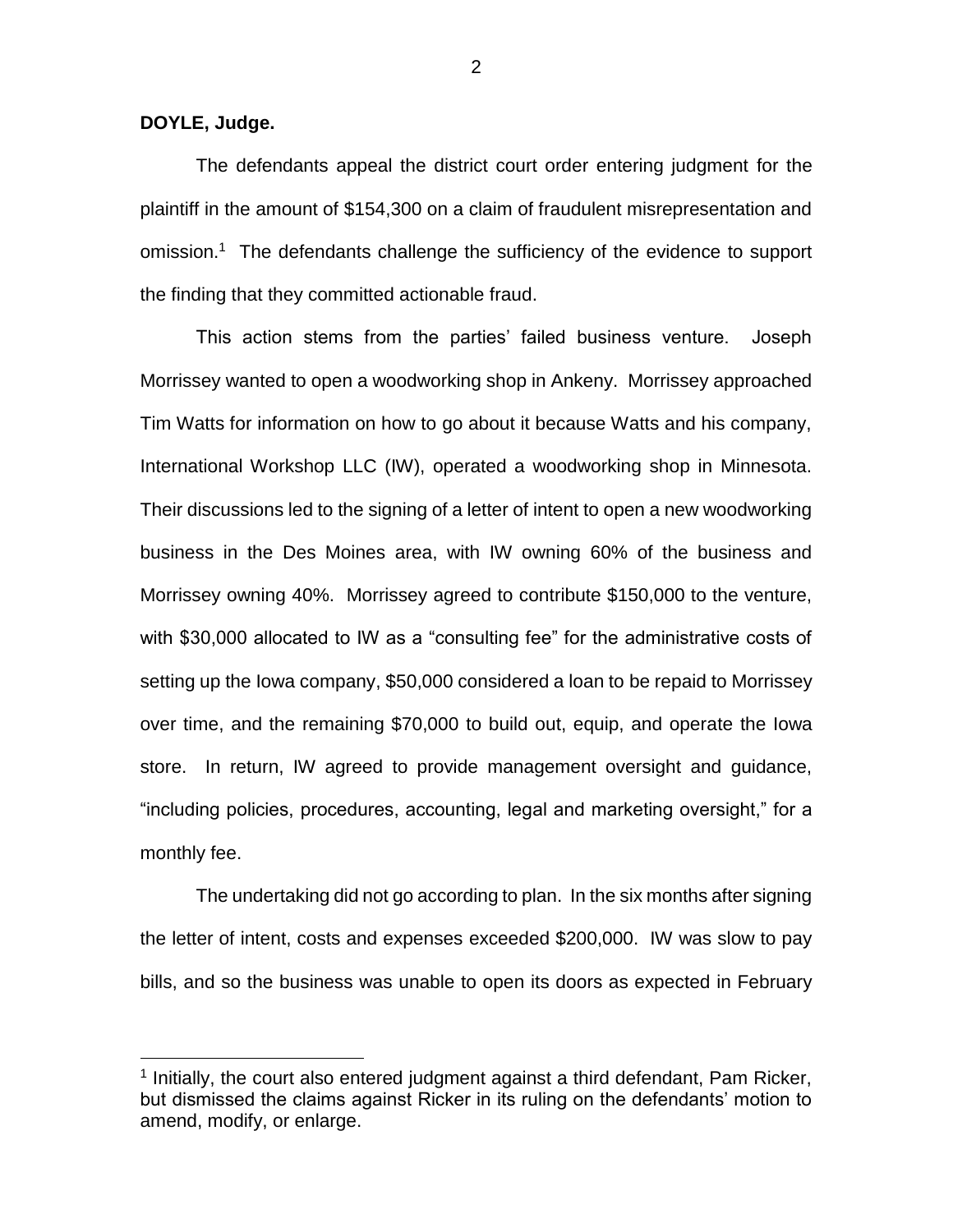2015. In March 2015, Morrissey tried to open the business without IW. But the business failed by July 2015 when IW stopped making rent payments.

Morrissey filed a petition alleging the defendants committed security violations, fraud, and breach of fiduciary duty. After a bench trial, the district court found Morrissey proved his claim that the defendants committed fraud by failing to provide sufficient or true disclosures about the Minnesota workshop. The court found the defendants' false representations that the Minnesota woodworking shop was "profitable" constituted actionable fraud. The defendants challenge that finding on appeal. $2$ 

We review the district court's judgment for correction of errors at law. *See Bus. Consulting Servs., Inc. v. Wicks*, 703 N.W.2d 427, 429 (Iowa 2005). The trial court's findings are binding if supported by substantial evidence. *See id.* Evidence is substantial if a reasonable mind would accept it as adequate to reach the conclusion. *See id.* "When a party challenges a district court's ruling claiming substantial evidence does not support the decision, we must view the evidence in the light most favorable to support the judgment and liberally construe the court's finding to uphold, rather than defeat, the result reached." *Papillon v. Jones*, 892 N.W.2d 763, 770 (Iowa 2017) (citation omitted).

To succeed on a claim of fraudulent misrepresentation, a plaintiff must establish the elements by a preponderance of clear and convincing proof. *Van Sickle Const. Co. v. Wachovia Commercial Mortg., Inc.*, 783 N.W.2d 684, 687

 $\overline{a}$ 

3

 $2$  Although the defendants separately argue that failing to disclose losses by prior investors was not actionable fraud, that failure is part of the claim the defendants falsely represented the business was profitable.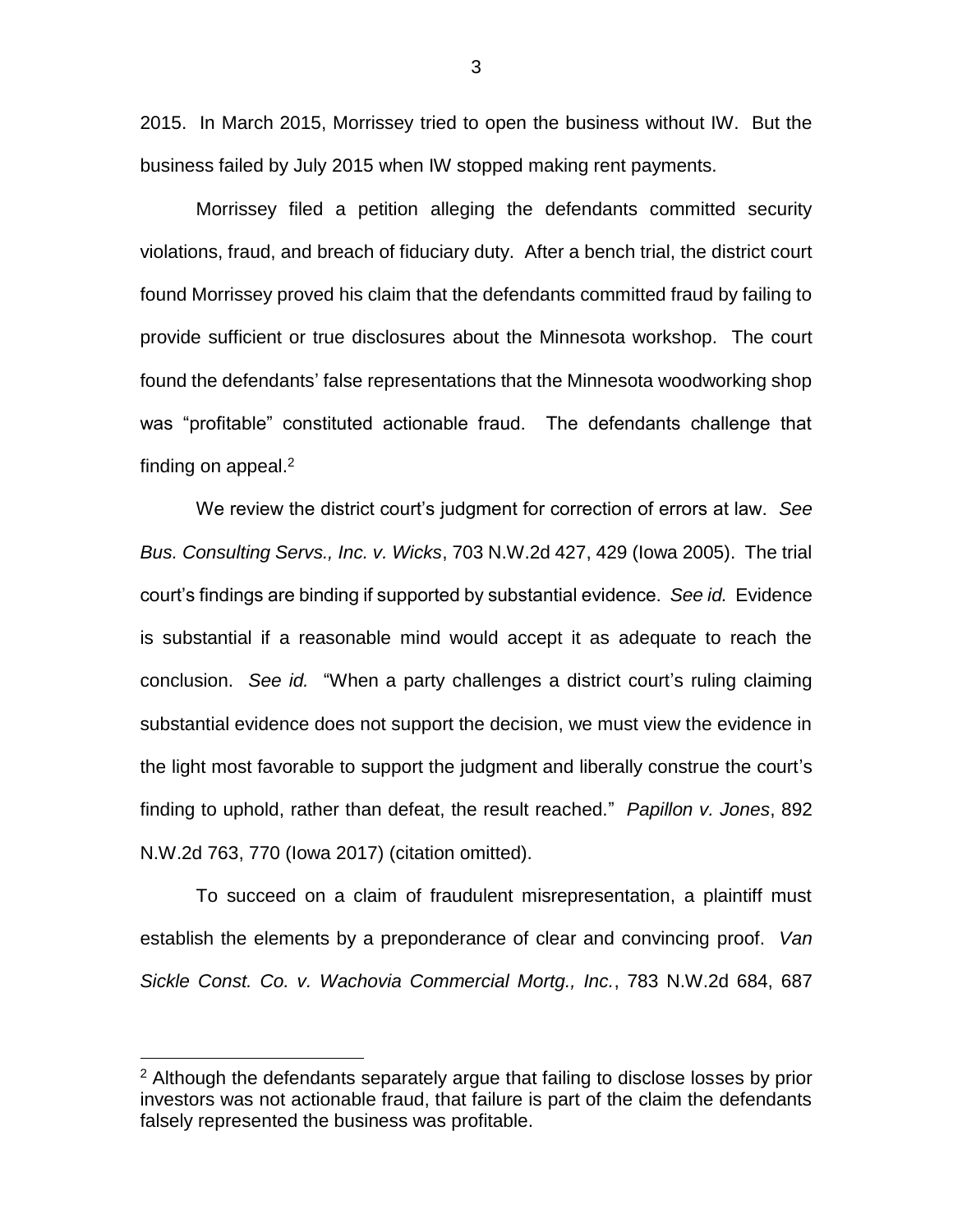(Iowa 2010). These elements are: "(1) representation, (2) falsity, (3) materiality, (4) scienter, (5) intent to deceive, (6) reliance, and (7) resulting injury and damage." *Id.* (citation omitted). The defendants allege that Morrissey failed to prove each of these elements.

The record supports the finding that the defendants' statements about the profitability of the Minnesota business constitute actionable fraud. Watts told Morrissey that the Minnesota business "was a profitable venture 'and then some'" and gave Morrissey literature stating that the business "is profitable and is looking forward to a fourth year of robust growth." But Ricker, a certified public accountant who provided accounting services to IW, testified that it always operated at a loss. Ricker also testified that the projections provided to Morrissey to entice him to invest in a woodworking shop were inaccurate. Watts admitted that the business always operated at a loss and the projections given to Morrissey did not reflect the results of his business. And when Morrissey asked Watts "pointblank" if the woodworking shop "was a money-making venture and whether it was going to sustain a livelihood and provide for [Morrissey's] family," Watts replied that "it would and then some." Morrissey relied on Watts's representations about the profitability of his business when deciding to invest in the new venture. Sufficient evidence supports a finding that the defendants made representations about the profitability of the business that were false and material to Morrissey investing in the venture. The record also supports a finding that the defendants knew the representations were false or made them with reckless disregard as to their veracity, which shows the defendants' intent to deceive. *See Dier v. Peters*, 815 N.W.2d 1, 9 (Iowa 2012).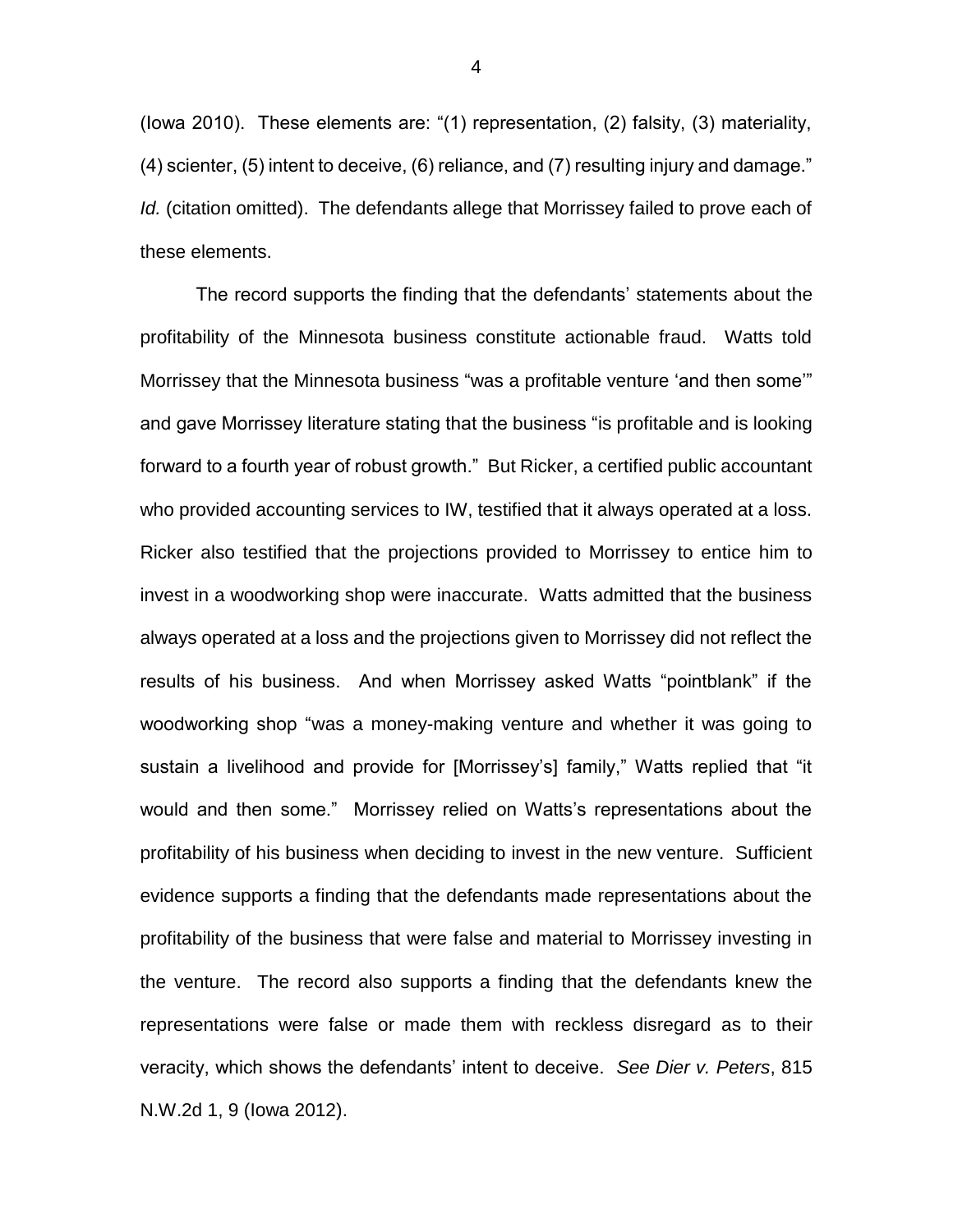The defendants claim that Morrissey was not justified in relying on these representations because Morrissey sought advice from others who expressed concerns before he invested in the venture. But Morrissey need not prove his reliance was that of a reasonably prudent person. *See Spreitzer v. Hawkeye State Bank*, 779 N.W.2d 726, 736 (Iowa 2009). The question is whether Morrissey was justified in relying on the representations based on his specific qualities and characteristics, as well as the surrounding circumstances. *See id*. at 737*.* And that reliance cannot be blind. *See id.* In other words, a plaintiff cannot recover if the misrepresentations relied on would have been found to be false with cursory examination or investigation. *See Dier*, 815 N.W.2d at 9. That is not the case here. Instead, the defendants provided Morrissey with projections that included no background information, making it "impossible" for a person like Morrissey to understand how they were created.

Finally, the defendants allege that Morrissey failed to show their misrepresentations damaged him. They argue that the misrepresentations concerned the overall profitability of a woodworking shop while Morrissey's investment was lost because of the costs of the build out, a matter unrelated to profitability. But the issues are not as separate as the defendants claim. The defendants' projection about the business's profitability led Morrissey to believe that the defendants had some expertise in how to open and run a profitable woodworking shop. As a result, Morrissey invested \$150,000 in the venture with the belief that the defendants would be providing a \$150,000 "in-kind" investment based on that expertise. The defendants never provided any such contribution, and Morrissey's cash contribution alone could not sustain the business when its